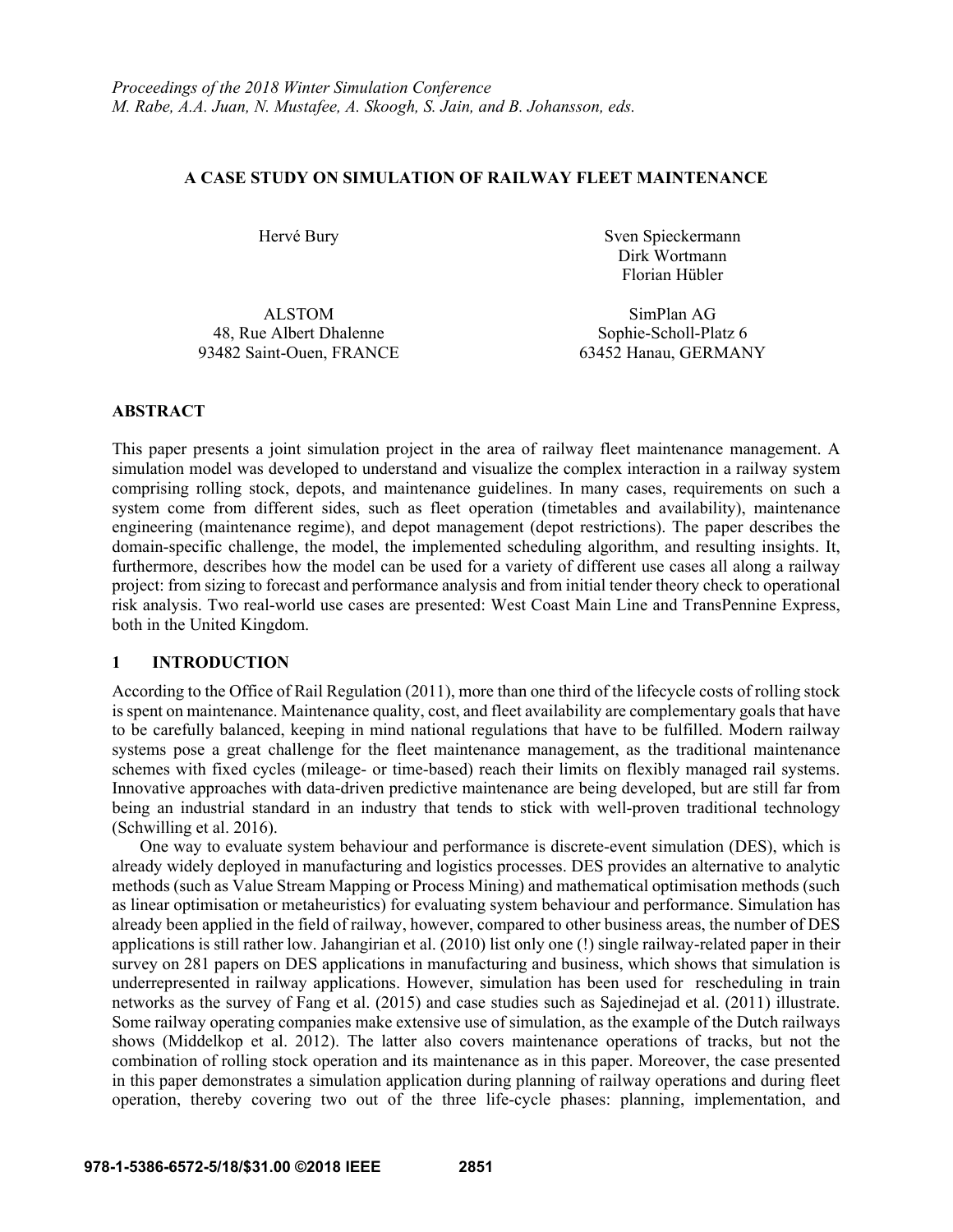operations, which are discussed in several publications on simulation (Klingstam and Olson 2000; Kosturiak and Gregor 1999; VDI 2014).

The origin of the developed solution lies in the Optimised project, a joint research project funded by the European Commission's Horizon 2020 program. The project was started in 2015 and it will be finished in October 2018. Optimised comprised ten partners from several industries and research institutions. The project's main goal is to develop and demonstrate an Operational Planning Tool Interfacing Manufacturing Integrated Simulations with Empirical Data. In other words, the project aims to develop novel methods and tools for deployment of highly optimised and reactive planning systems that incorporate extensive factory modelling and simulation based on empirical data, captured using smart embedded sensors and pro-active human-machine interfaces (European Union 2015). Three demonstrators are determined among the industrial partners to showcase the developed solutions. Among them is the challenge faced by Alstom, which proved to be a special case, as it does not quite focus on the manufacturing aspect as the other demonstrators. The specific challenge in the Optimised project is the evaluation of a major modification of an existing maintenance system on the West Coast Main Line (WCML) in the United Kingdom. Alstom is responsible for maintaining a fleet of high-speed Pendolino trainsets operated by Virgin Trains on a network that extends from London to Edinburgh and Glasgow. One of this fleet's trainsets is shown in Figure 1. Not only the length of the maintenance cycles distances and the extent of the exams are to be changed, but also the maintenance capacity should be newly distributed among the maintenance depots. As a consequence, maintenance intensity, offered capacities, and the fragile interaction with the diagrams are to be put to the touch. The simulation model can be deployed to highlight bottlenecks and thus mitigate risks for both operation and maintenance before actually implementing any of the changes. The development on this demonstrator was carried out between 2015 and 2017.



Figure 1: Pendolino trainset on the WCML, first use case for the simulation model (Hair 2011).

### **2 BACKGROUND ON RAILWAY SYSTEMS**

A railway maintenance system comprises fleet, maintenance depots, maintenance regime, and train timetables, which are called diagrams in the railway industry. The train operator provides the diagrams. Table 1 shows an example of such a diagram. It covers a daytrip of a trainset via seven stops (PO, GLC, EUS, MAN, EUS, MAN, LG) starting at 8:47 and ending at 23:28 with a total mileage of 956 miles. Usually, two types of those diagrams exist: a long-term version and minor updates each week. A trainset will be assigned to each of the diagrams for each day. Assignments are sometimes switched on short notice due to operational reasons such as weather conditions, disruptions, or defects.

 A fleet traditionally has a fixed maintenance scheme that follows contractual commitments to the fleet operator and regulatory obligations to state legislation. Maintenance operations are usually executed in one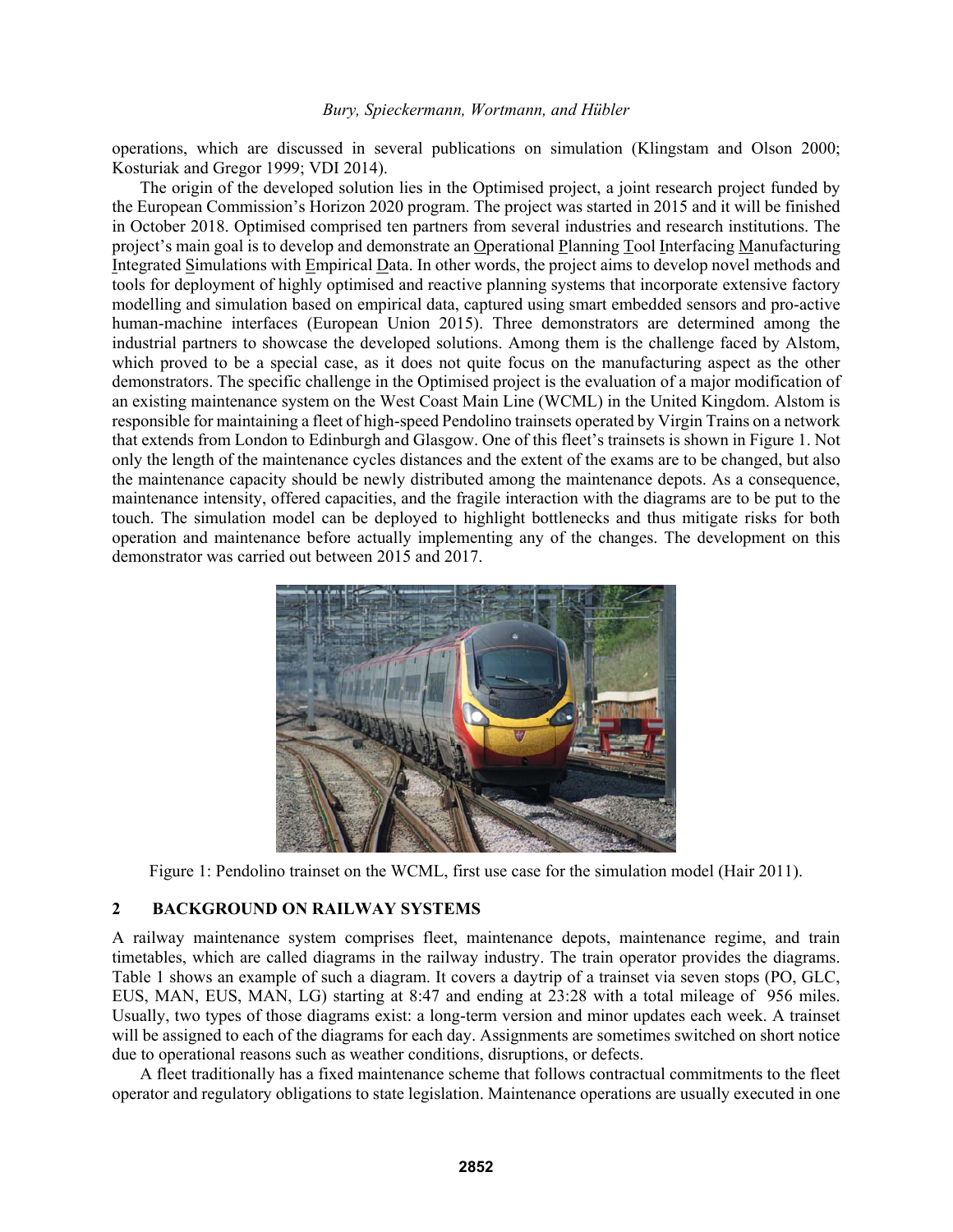or several maintenance depots along the route. Maintenance operations can be categorized into two types: preventive maintenance and corrective maintenance. A traditional preventive maintenance regime features a cycle of a fixed usage and follows a fixed pattern of operations. Usage measurement points can be either mileage- or time-based, such as days or hours in service. Maintenance can be carried out overnight, when no train service is offered anyway. However, multi-day exams or extensive corrective maintenance bring the need to keep a trainset in a depot over one or several entire days. A trainset that is out of service for one day is called 'stabled' and is assigned to a 'stabled' diagram that shows no routes. The number of stabled diagrams or trainsets can be derived from the diagrams or is contractually defined between operator and maintainer.

| Headcode | Route            | Time            | Distance  |
|----------|------------------|-----------------|-----------|
| 5M10     | PO - GLC         | $08:47 - 08:57$ | 2 miles   |
| 1M10     | GLC - EUS        | $09:40 - 14:10$ | 401 miles |
| 1H33     | <b>EUS - MAN</b> | $15:20 - 17:28$ | 183 miles |
| 1A61     | <b>MAN - EUS</b> | $17:56 - 20:08$ | 183 miles |
| 1H75     | EUS - MAN        | $20:40 - 22:48$ | 183 miles |
| 5H75     | MAN - LG         | $23:17 - 23:28$ | 1 mile    |

Table 1: Example train diagram.

Each depot features specific capabilities, capacities, and constraints on the maintenance operations it can offer. Operations of a maintenance depot need certain resources, which can be tracks, special work places, equipment, or personnel. To simplify this complex intra-depot scheduling, slots are used. A slot for a certain depot features a date or weekday, a time, and an operation type offered. It already implies the availability of required resources without otherwise explicitly scheduling them.

### **3 THE CHALLENGE**

The challenge is to fit the aforementioned components together. Let us assume that a trainset has a maintenance operation due in several days. This is defined by the cyclic maintenance regime and the current usage measurement (mileage or time) of the trainset. Also known is the current overnight location of the trainset. The network consists of the end locations (depots) and the connections defined by the diagrams. The trainset should now be assigned to diagrams that allow for travelling through this network to the depot where the needed maintenance operation is offered. It should ideally arrive there at exactly the due limit, as to not over-maintain the trainset. The diagrams to and the slot inside the depot have to be reserved exclusively for this trainset to ensure the timely execution of this maintenance. The described procedure has to be applied to all trainsets of the fleet.

 The system performance depends on three factors: the components' capacity, the stress put on the system, and the scheduler's performance. The capacity of the system depends on the diagrams and the depot capacity. The diagrams influence the capacity in several ways: If the overnight locations of diagrams overlap, more possibilities for the combination of diagrams of subsequent days are available and, thus, more flexibility for finding paths through the network to a certain location and time exists. The stabled diagrams are important as well. Without an available stabled diagram during the exam date, a maintenance during daytime cannot be executed, as the trainset is expected to be in normal service. Finally, missing depot capacity can be a bottleneck as well.

 The other influencing factor is the stress put on the system by the maintenance regime and the fleet size. The more trainsets and the shorter the maintenance intervals, the more maintenance operations need to take place and thus need reservations for diagrams to cross the network, diagrams to reach the depot, slots, and stabled diagrams. Additionally, maintenance regimes with unevenly distributed exams or unevenly distributed usage of the fleet can lead to a bunching of demand that cannot be met even if the average performance offered would be sufficient. The uniformity of the distribution of usage among the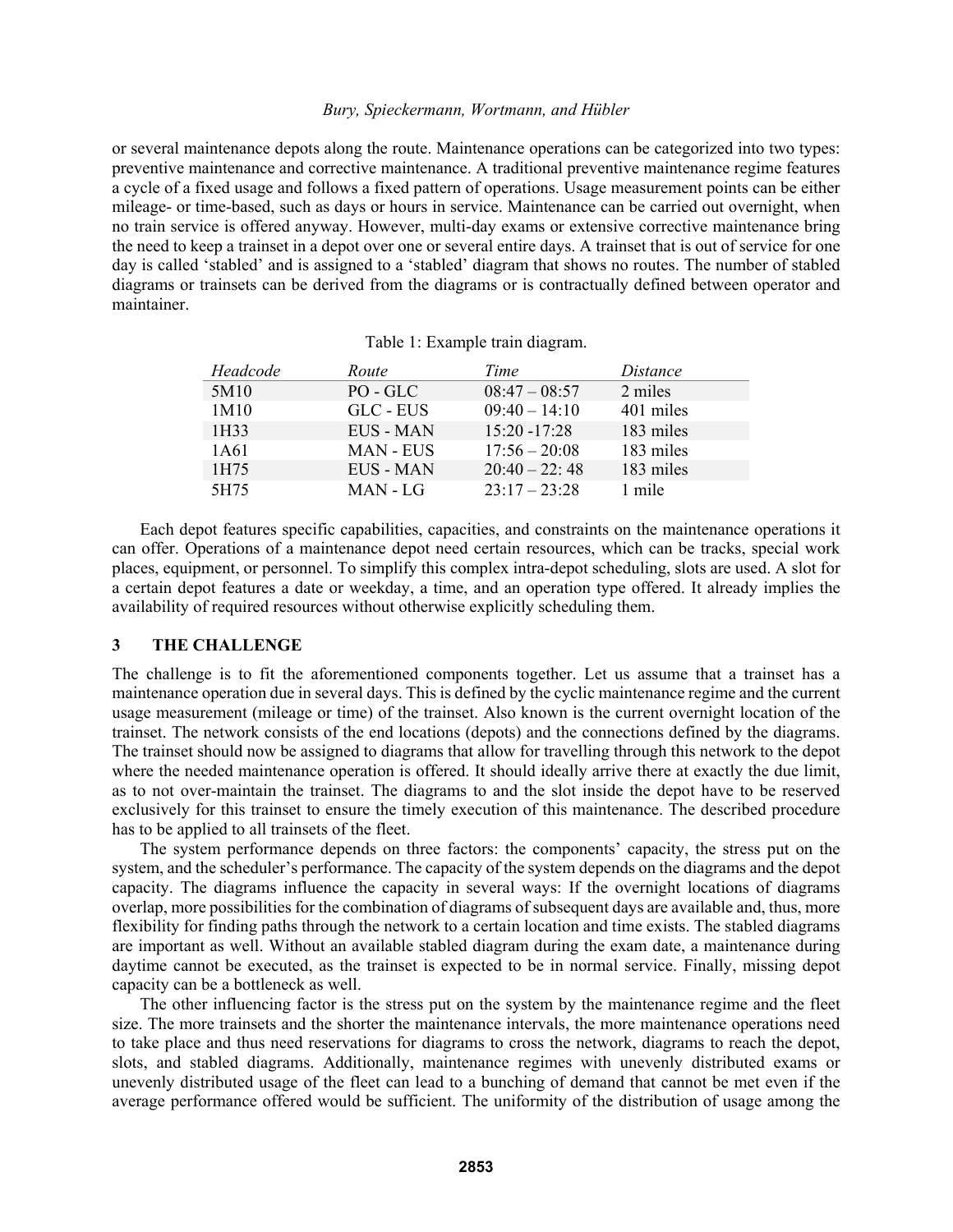fleet can be influenced by a cyclic assignment of diagrams, in order to level the varying asset usage among diagrams. Last but not least, the quality of the solution found by the scheduling algorithm decides how close to the maximum capacity the system can be exploited.

### **4 THE SOLUTION**

In order to capture the interaction between diagramming, maintenance demand, and depots, a physical representation of trainsets and depots, as well as non-physical aspects such as the scheduler and the diagrams are part of the implemented simulation model.

 The core of the solution is a heuristic scheduling algorithm that is emulating a fleet planner. All trainsets' upcoming maintenance exams are collected in a list and sorted by the order of their due value. The scheduling algorithm then covers those exams one after another. For a given exam on a trainset, slots that fulfill the requirements are collected. Using the trainsets' current overnight location as the starting point and the potential slots as end points, the full tree of possible diagram combinations between start and end is explored and saved in a list. Figure 2 shows conceptually how the tree of solutions is built up from two sides, using a meet-in-the-middle approach. Each dot represents a location connected by diagrams (depicted in Figure 2 as arrows). On the left side, the tree starts at the current overnight location of the train, here marked with a trainset. On the right side, the trees start at depot locations (A, B, C) that offer maintenance. In this example, depot A and depot C offer the required maintenance exam and, therefore, are starting points, whereas depot B does not feature the required maintenance. Since each diagram comprises one day, the resolution of the tree is one day. The final tree of solutions is built by matching the separate trees from both sides together to form continuous paths.



Figure 2: Creating a tree of solutions, from start location (left) to available maintenance depots A, C (right).

 One of the solutions combining a path (itself consisting of one or several diagrams) and a slot are selected based on certain criteria. Criteria may be the minimization of over-maintenance, shortest found path, or others. The solution is assigned to that trainset while the corresponding slot and diagrams are blocked from other reservation or use to prevent a double assignment. This search and assignment is done in sequence of due priority for each maintenance exam. Since the scheduler is scheduling the upcoming maintenance items one at a time according to certain criteria, it is not a global optimization, but only a heuristic approach. Alternatively, a schedule provided by an external optimization solution can be imported into the simulation at start up and used instead of the built-in scheduler.

 The physical system is modelled on a rather high level. For movement of trainsets along the network, the trainsets move with an average speed linearly from one destination to the next, according to the given diagram data. Signalling, train protection systems, or even collision detection are out of scope for the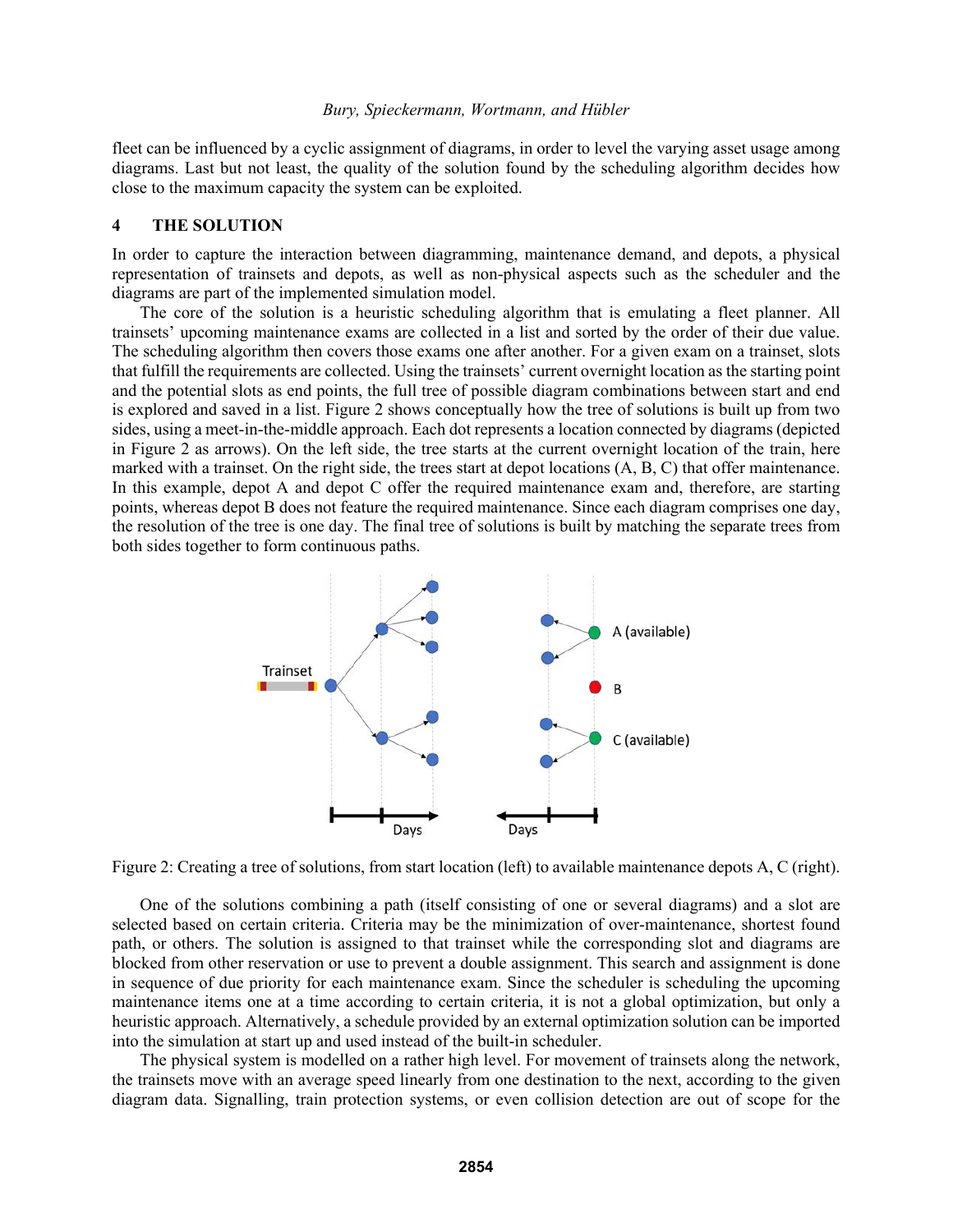simulation in this application. The modelling of the movement of *Trainset* agents between the *Depot* agents serves as a logical and visual check that the scheduler's solution works according to the given constraints. If, for example, the scheduler would ignore one of the diagrams, the trainset positions would not meet the next day's diagram starting points and the simulation would throw an error to inform the user about the mismatch. Position and movement of the trainsets between the locations are estimated for animation reasons on an interactive map, as depicted in Figure 3. Although the physical representation would not necessarily be needed, it helps in validation of input data and system behaviour.



Figure 3: GUI of simulation model, GIS view.

 An object-oriented structure was used to represent the system. The structure and its main components, *Trainsets* and *Depots* are depicted in Figure 4. *Trainsets* can have a *Diagram* attached and optionally *Maintenance Items* that are upcoming for execution. *Depots* feature the counterparts for the *Maintenance Items*, the *Maintenance Slots*, meaning maintenance exams that they have the capability to offer in the upcoming days. These *Maintenance Slots* also contain information about the constraints that apply on their usage. A *Path* comprises one or several *Diagrams* and gets assembled and assigned by a scheduling algorithm. *Maintenance Regimes* that are attached to each trainset are regularly evaluated and *Maintenance Items* created whenever an exam defined in the regime comes within a threshold of the trainset usage measurement. Trainset usage measurement and regime definitions can be defined as mileage, days in service, or hours run. *Depot* agents feature a list of the maintenance exams that they offer on the upcoming days (maintenance) and the corresponding constraints for each of the exams. Upon arrival at a *Depot, Trainsets* can request a maintenance exam and the depot will allow or deny this request depending on the available maintenance exams.

 As a framework for the implementation of the simulation, the multi-method modelling software AnyLogic was selected. The crucial factor for the choice was the high customizability with Java code and libraries, support for agent-based modelling (ABM) as well as conventional discrete event simulation (DES) and the rich geographic information system (GIS) module. Processes like maintenance execution and the movement of trainsets among the network are modelled with DES. *Trainsets* are modelled as agents, having their individual maintenance requirements and interacting with the *Depots*. The two approaches complement each other, for example when *Trainsets* are treated in process flowcharts of a *Depot*.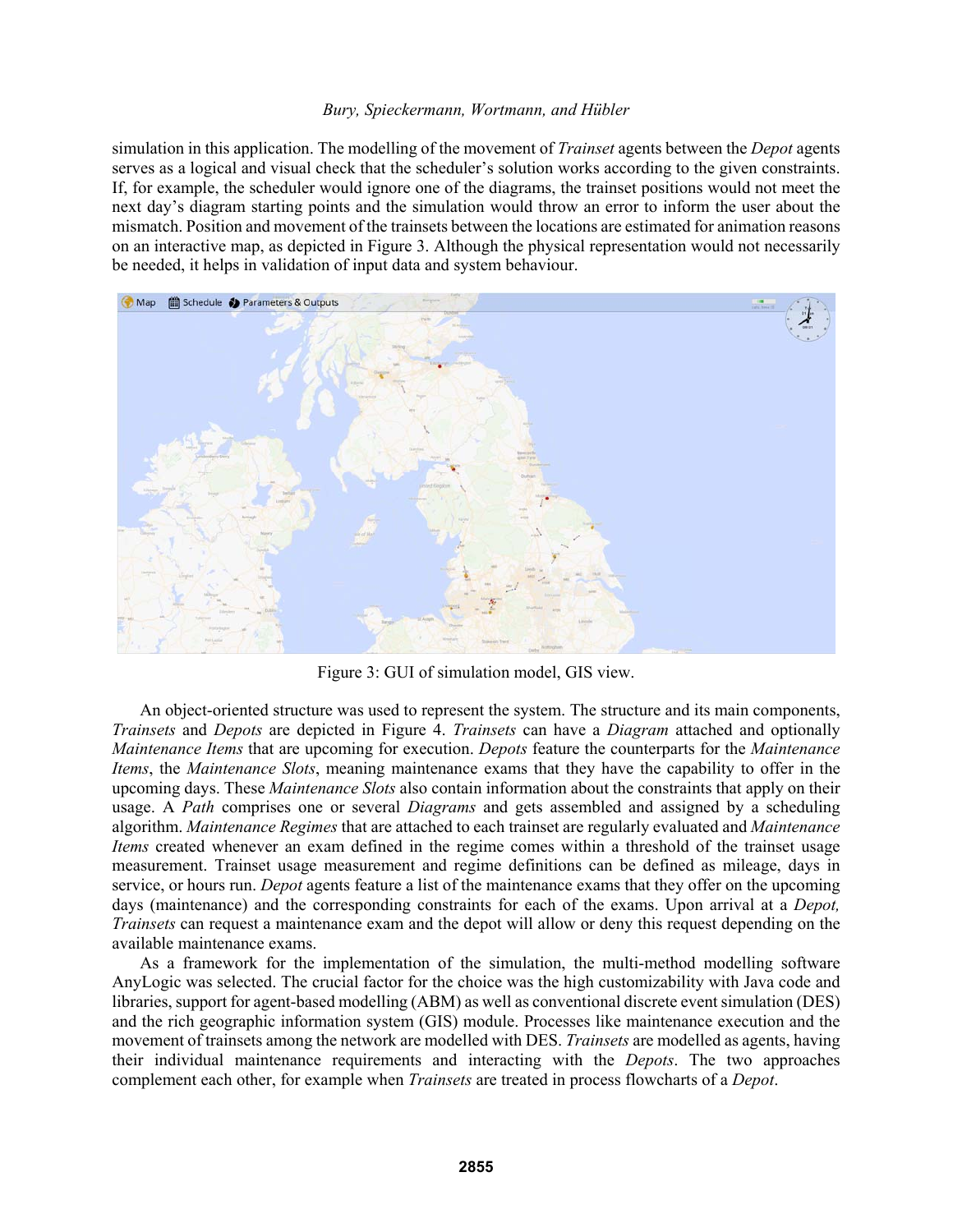

*Bury, Spieckermann, Wortmann, and Hübler* 

Figure 4: Object-oriented class structure.

 The model can be parameterized to represent different railway systems. Base data, such as trainset definitions, are stored in a central Excel sheet that is filled in at simulation start-up. Diagrams get loaded from a csv-file that directly gets parsed in the simulation at start-up as well. Additional model settings, such as the scheduling horizon, can be set by the user at the start-up screen and are maintained in a separate configuration file. Different approaches are possible for the evaluation of the system: The interactive GUI lets the user explore the system during simulation and look 'inside' each depot and trainset. As two examples, Figure 5 (left) shows a part of the trainset view. The second diagram from below shows if a backlog in corrective maintenance is building up. Figure 5 (right) shows a part of the fleet dashboard, which gives a live overview of the system's KPI, such as missed maintenance and over-maintenance that occurred. The scheduler's work is made visible in a schedule overview where assignments and reservations of slots and diagrams for each trainset are listed. After the simulation run, a range of log files is created that can be used for external evaluation of system behaviour and performance.

# **5 RESULTS**

The most interesting questions to answer are the following: Can the defined system cope with the maintenance demand? How efficiently can it do this? Is there oversupply of maintenance capacity, or do bottlenecks in parts of the system cause over-maintenance?

In the case of the 56-trainset fleet of Pendolinos on WCML, the analysis showed a high risk of missing a certain type of maintenance when the trainset counter values do not happen to be uniformly distributed ('bunching'). This specific maintenance exam had a long-cycle distance and could only be executed in slots that were infrequently available, thus having trouble to deal with a sudden peak demand. A more flexible slot usage and a switch from mileage-based to day-based counters was advised. For mileage counters a rotational assignment would balance the mileage counters among the trainsets. Such an assignment strategy is not implemented yet, but when switching to day counters, the only source of bunching can come from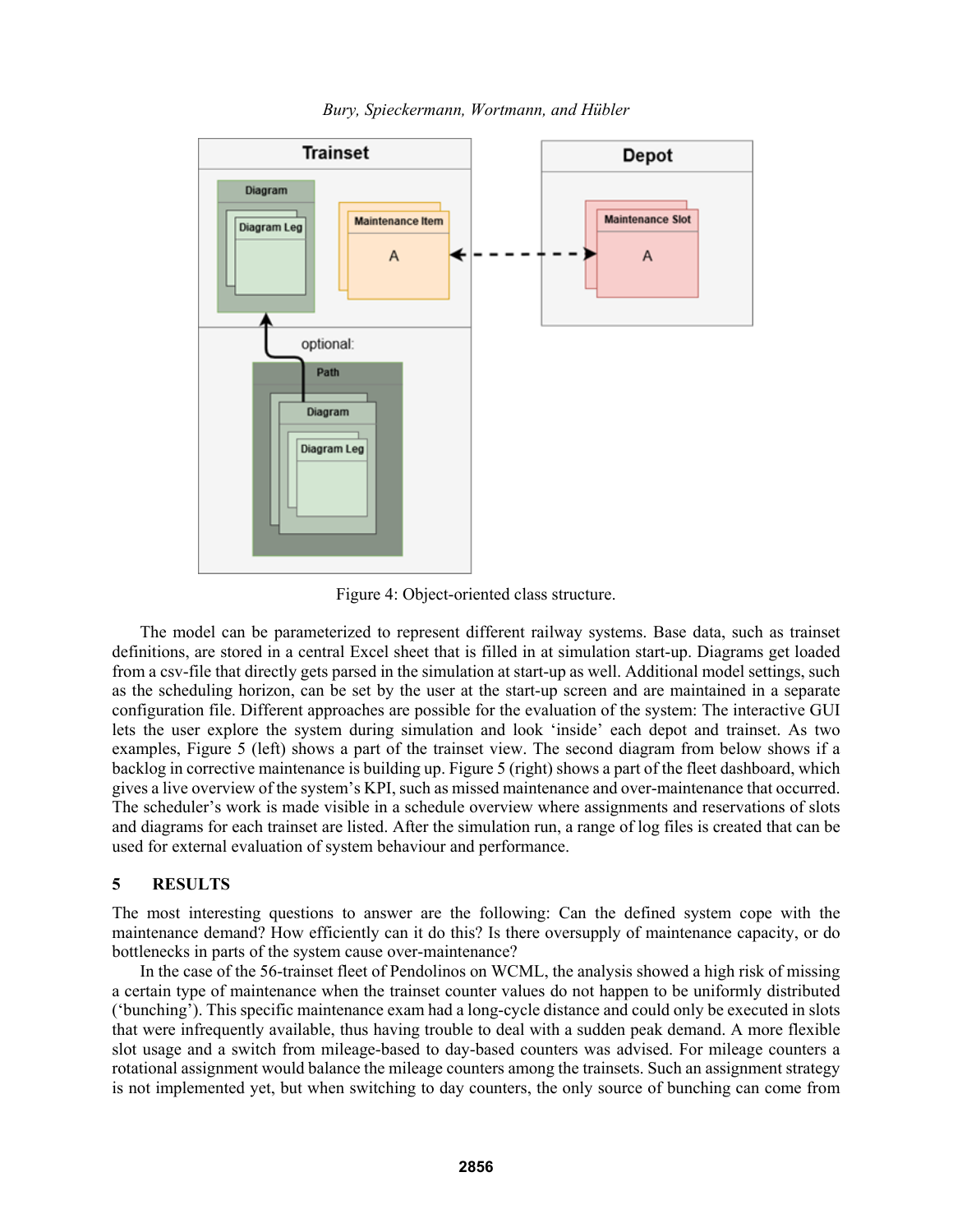premature or late (inside tolerance) maintenance. Over-maintenance level was seen to be low and acceptable.



Figure 5: Screenshots of the simulation model GUI, trainset maintenance (left) and scheduling performance (right).

In another use case for this tool, TransPennine Express (TPE), simulation showed an insufficient maintenance execution rate. The bottleneck could be traced back to a) scarcely available slots at almost exactly the needed capacity, b) inflexible slots, and c) diagramming issues, not giving trainsets the possibility to reach and arrive at a needed maintenance slot. Possible identified solutions were to increase the offered slot capacity to gain some room for fluctuation and scheduling, while at the same time making the available slots more flexible. An example for increasing flexibility of slots is instead of offering slot A and slot B on two subsequent days, to have a slot each of the days that can be either used for operation A or B, based on the scheduler's needs. The diagramming issues will be reviewed together with the fleet operator, who naturally plans the diagrams primarily according to customer demand and not according to maintenance engineering preferences. Since the system was working at its limit, using all possible tolerances, almost no over-maintenance could be detected.

For the use cases stated in section 6, the simulation gave Alstom the possibility to take data driven decisions in the negotiations between fleet maintenance and fleet operations, two stakeholders which often have conflicting goals. If the model fits the situation, simulation is both a design (TPE) and an operational (WCML) tool.

### **6 USE CASES FOR ALSTOM**

Alstom historically acts as an asset manufacturer and then, during operation, as an asset maintainer using technical knowledge, advanced maintenance engineering, and maintenance operational skills as market differentiators on railway projects. Fleet simulation is delivering value during many different project stages.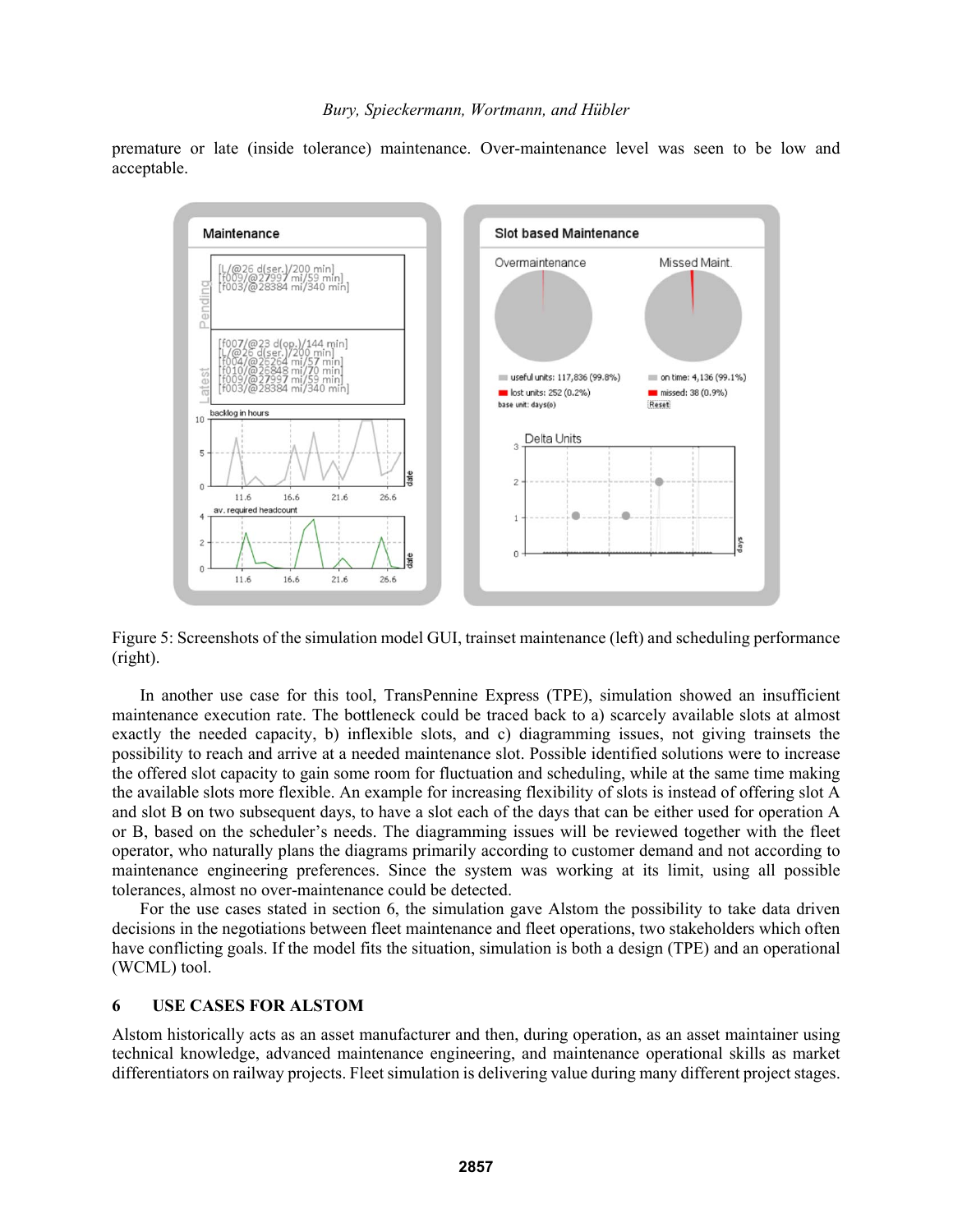First of all, at tender stage, project teams are using simulation to refine project sizing. Indeed, diagrams provided by the customers contain a lot of information about where the depot should be located, what its capacity should be, and how the maintenance regime would react to network configuration. Submitting a sizing scenario to the simulation engine gives in return a fair assessment of the impact on assets availability and depot capacity. Through this process, a maintainer would propose the most suitable sizing to the asset operator minimizing risks while optimizing proposal figures. On TPE, for instance, we revised depot organisation iteratively to see how fleet scheduling is impacted. We reduced the missed maintenance indicator (showing scheduling risks) by 80% proposing additional slots for maintenance to the scheduler at Manchester depot.

 During project mobilization, both operators and maintainers receive additional constraints that may differ from the initial tender hypothesis. For instance, diagrams foreseen are not the ones finally defined between operator and the infrastructure owners. When that happens, simulation provides a good picture of what would be the impact of these input changes on the assets' availability and depot capacity. Thus, risk registers can be updated and a mitigation plan can be built to manage the new situation. Obviously, any moves on diagrams are impacting the balance between train situation and depot capacity. Practically, on European networks, diagrams are changing twice a year. By that time, running a 6-month simulation on the West Coast Main Line fleet allows fleet planners for highlighting to customers over-capacity situations at depots, especially at the edge of the network in Glasgow.

 As soon as the assets are running on the network, operational constraints are leading to daily plan rework and decision-making on allocation. What would be the impacts of these changes on the mid- and long-term horizon? A matching short-term program may generate issues on the mid- and long-term horizon as preventive maintenance is generating natural bottlenecks when assets are reaching overhauls and heavy maintenance steps. Simulation is acting as a spyglass for checking if each asset is still able to reach its overhaul maintenance while respecting availability objectives of the operators. If availability is impacted, there is still time to rework the short-term plan to adapt asset usage distribution ensuring smooth access to overhaul and heavy maintenance without coping with too much over-maintenance. The Manchester Longsight depot capacity to deal with overhaul exams without excessive over-maintenance is a key indicator that fleet planners are looking at. Simulation is now part of their toolkit anticipating bunching of trains in front of that bottleneck.

 If the fleet has been used for many years, the knowledge about the asset reliability has also improved a lot. Therefore, maintainers and operators are reshuffling the cards and can jointly propose new operation and maintenance plans and layouts taking into account the benefits of reliability-centered maintenance and increased availability rates. A new maintenance plan can be a new maintenance regime with different exam content, frequencies or requirements. A new maintenance layout means different capacity distribution across the network. This is the right point of time for simulation to secure the decision process, playing the foreseen scenario, and giving figures ensuring that the diagramming process does not generate any issues on availability and depot capacity. Even in later project stages, the model can be of value: a fleet renewal process might be started, where operators are switching their old assets to new ones. When would the old assets reach their renewal trigger points? Simulation foresees the answer, asset per asset, using true diagrams and not only an average usage rate, so that assets can be used in an optimised way until decommissioning. All these additional topics can be explored in further use cases.

### **7 PERSPECTIVE**

Simulation is still on the way to deliver its full power. Many developments will enrich the provided model. In an operation and maintenance project, there is a need for implementing operation knowledge in the simulation engine. During operation, many events occur that disturb the asset allocation plan. We can imagine implementing scenarios in the simulation engine where assets are not being operated as planned. Playing these scenarios on the allocation we decided on will give us a confidence level for an allocation plan, a level of robustness. Robustness transforms an optimised plan into a reliable plan.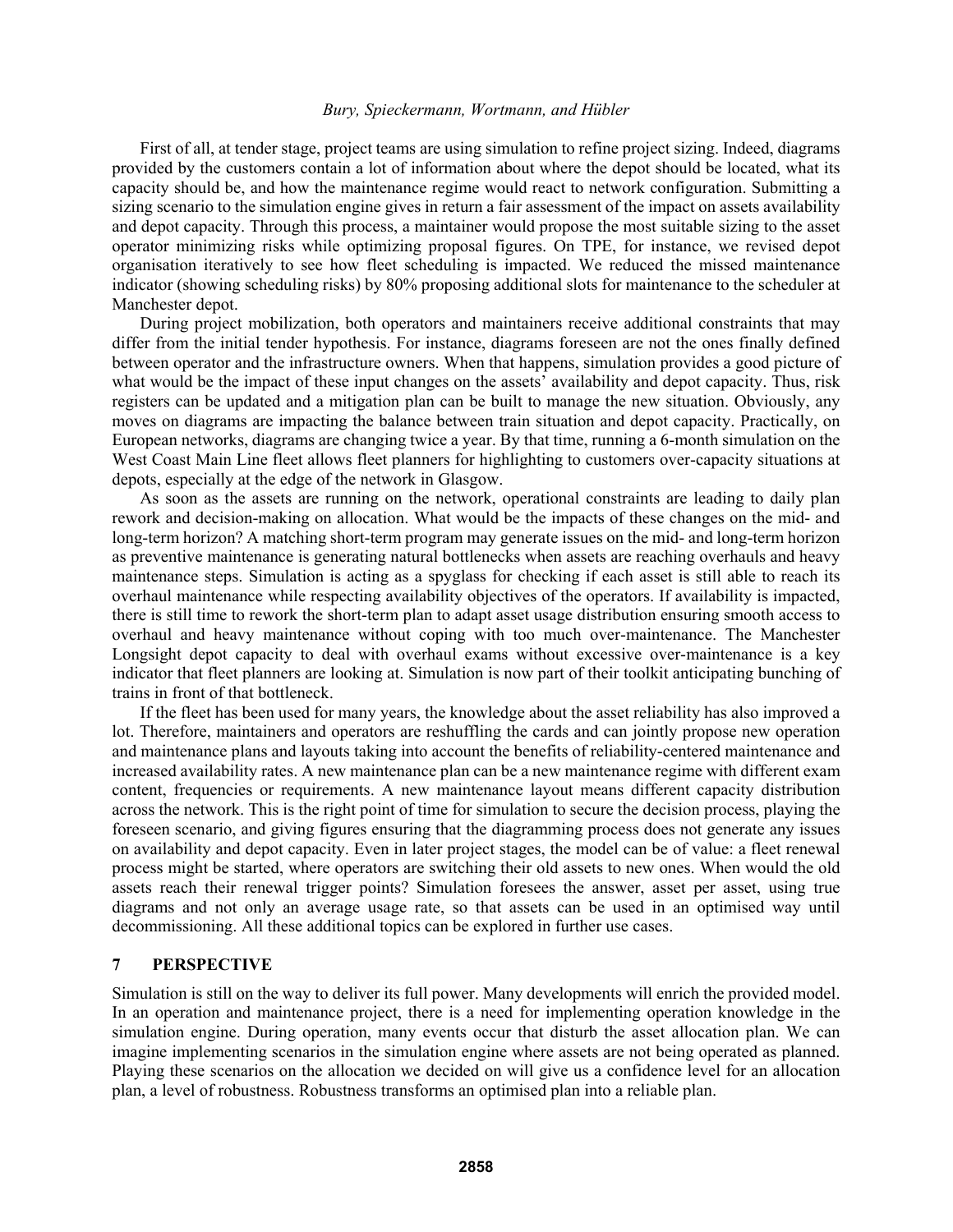Meanwhile, preventative activities are completed by corrective works arising on assets being used. Using existing data about typical degradation rates of asset components as an input, the simulation could virtually raise corrective works at depots in addition to preventive exams. Analysing corrective work arising would give a more accurate sizing analysis, comparing total workload (corrective + preventative) to depot capacity.

 No assets should be left behind. Infrastructure assets such as rail, catenary, power stations, or railway station equipment could follow the same trend. Exploiting rolling stock assets means exploiting infrastructure as well. This opens the door to network simulation, simulating wear and usage of any asset of the railway system. Maintenance plans are including these assets as well and therefore Alstom's field team maintenance capacity can be compared to the simulated workload.

 Getting the knowledge recorded in the simulation models demonstrates capacity to properly size, operate, and maintain a railway system. When more data gets available, the better model accuracy will deliver even more valuable insights.

 Beside the classical planning approach, the simulation can also be used as an evaluation tool of historical operations. Based on recorded data, the operations of the past days and weeks can be visualised and analysed with the focus on optimising the rules of decision making in selecting trains for maintenance and the depot as well as assigning maintenance slots.

 Furthermore, this simulation method can be applied to other types of public transportation systems such as bus or tramway networks. Street-bound systems naturally feature higher variations in driving times, leading to higher uncertainty in keeping the timetable. For this reason, the focus of the simulation can be extended to the evaluation of the impact of distributed driving times to the adherence to the timetable and potentially to the maintenance management strategy.

#### **REFERENCES**

- European Union. 2015. "Grant Agreement Number 680515 OPTIMISED". *Horizon 2020, The EU Framework Programme for Research and Innovation*.
- Fang, W., S. Yang, and X. Yao. 2015. "A Survey on Problem Models and Solution Approaches to Rescheduling in Railway Networks". *IEEE Transactions on Intelligent Transportation Systems* 16(6):2997-3016.
- Hair, N. 2011. "Pendolino at Milton Keynes Central". https://commons.wikimedia.org/ wiki/File:Pendolino at Milton Keynes Central.JPG, accessed May 1<sup>st</sup>, 2018.
- Jahangirian, M., T. Eldabi, A. Naseer, L.K. Stergioulas, and T. Young. 2010. "Simulation in Manufacturing and Business: A Review". *European Journal of Operational Research* 203(1):1-13.
- Klingstam, P. and B.-G. Olsson. 2000. "Using Simulation Techniques for Continuous Process Verification in Industrial System Development." In *Proceedings of the 2000 Winter Simulation Conference*, edited by J. A. Joines et al., 1315-1321, Piscataway, New Jersey: IEEE.
- Kosturiak, J. and M. Gregor. 1999. "Simulation in Production System Life Cycle". *Computers in Industry* 38(2):159-172.
- Middelkoop, D., J. Steneker, S. Meijer, E. Sehic and M. Mazzarello. 2012. "Simulation Backbone for Gaming Simulation in Railways: A Case Study" In *Proceedings of the 2000 Winter Simulation Conference*, edited by C. Laroque et al., 3262-3274, Piscataway, New Jersey: IEEE.
- Office of Rail Regulation. 2011. "Rail Value for Money Study: Rolling Stock Whole Life Cost," In *Arup's Final Report* (London, UK). http://orr.gov.uk/\_\_data/assets/pdf\_file/0011/2711/rvfm-arup-rollingstock-mar2011.pdf.
- Sajedinejad, A., S. Mardani, E. Hasannayebi, S. A. R. Mir Mohammadi K., and A. Kabirian. 2011. "SIMARAIL: Simulation Based Optimization Software for Scheduling Railway Network". In *Proceedings of the 2011 Winter Simulation Conference*, edited by S. Jain et al., 3730-3741, Piscataway, New Jersey: IEEE.